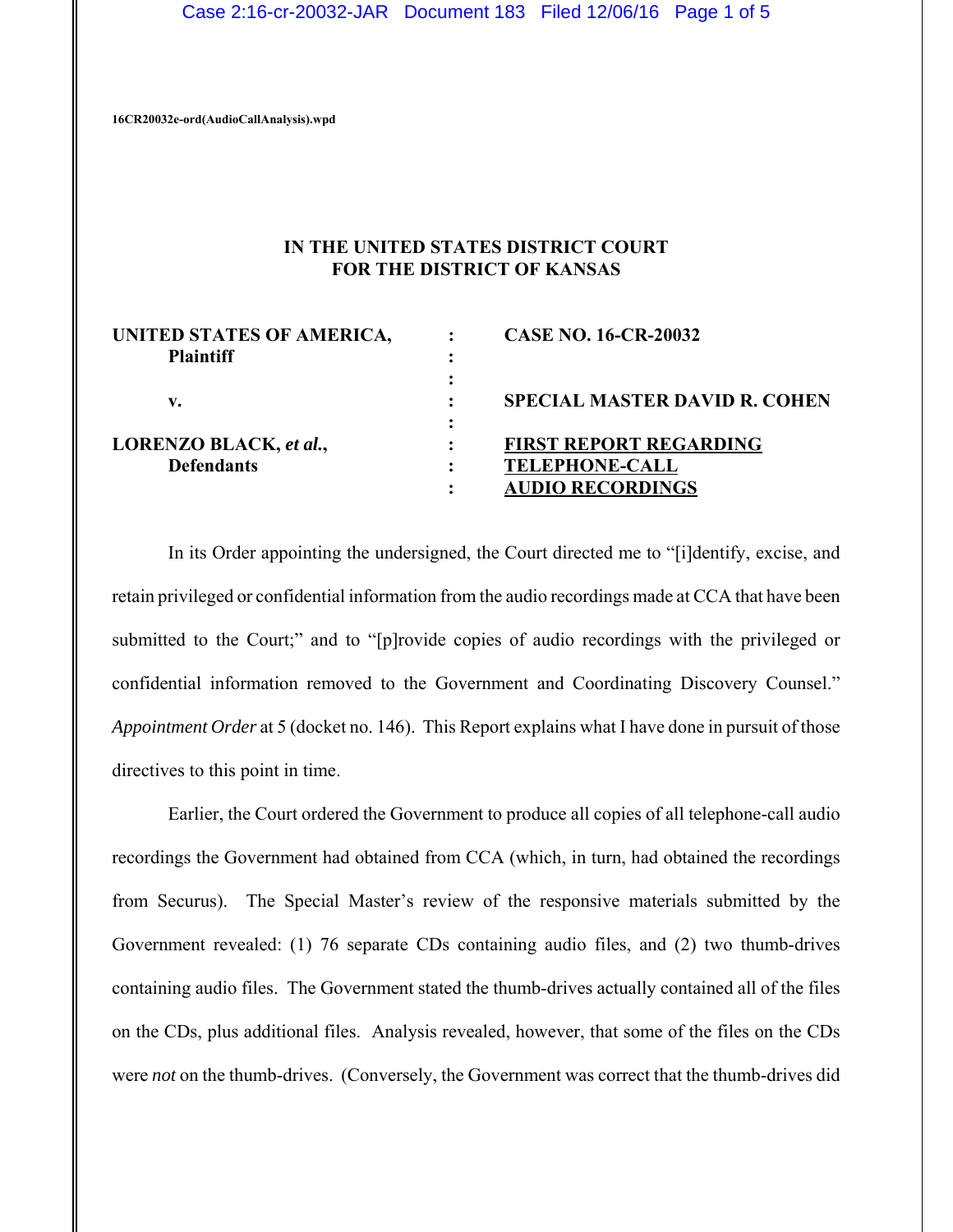### Case 2:16-cr-20032-JAR Document 183 Filed 12/06/16 Page 2 of 5

contain files that were not on the CDs.) Accordingly, the Special Master aggregated all of the audio files on the CDs and the thumb-drives, and then de-duplicated. This process yielded a universe of 48,333 individual, recorded telephone-call audio files. These telephone calls were made to a total of 1,409 different telephone numbers, by a total of 50 different inmates.

Given the large number of different telephone numbers called, the Special Master suggested to the Government as follows:

- it would take substantial time and expense to identify and cull, from the entire universe of audio files, all recordings of calls to attorneys. Even after identifying known attorney telephone numbers, calls to all of the other telephone numbers would still have to be checked to see if the call recipient was an attorney.
- instead, it would be easier and less expensive to identify recordings to specific telephone numbers in which the Government was interested, and which were known *not* to be an attorney telephone number.

The Government agreed that the latter approach was appropriate and sufficient. Accordingly, the Government provided the undersigned with a list of 13 "critical telephone numbers," which are owned by eight alleged co-conspirators.

As of December 5, 2016, the Special Master identified 5,610 audio files of calls made by inmates to these 13 critical telephone numbers. The Special Master had planned to copy these audio files to a disk, along with associated metadata (such as caller-identity, call-date and -time, and callduration), and provide the files to the Government and Coordinating Discovery Counsel within the next few days. As explained below, however, this event will not occur for a few more weeks.

The Special Master also undertook efforts to identify the recorded calls by CCA inmates that were made to an attorney. Specifically, the Special Master created a database of known attorney telephone numbers by obtaining lists from the following sources: (1) the Federal Public Defender's offices for the District of Kansas, the Western District of Missouri, and the District of Nebraska;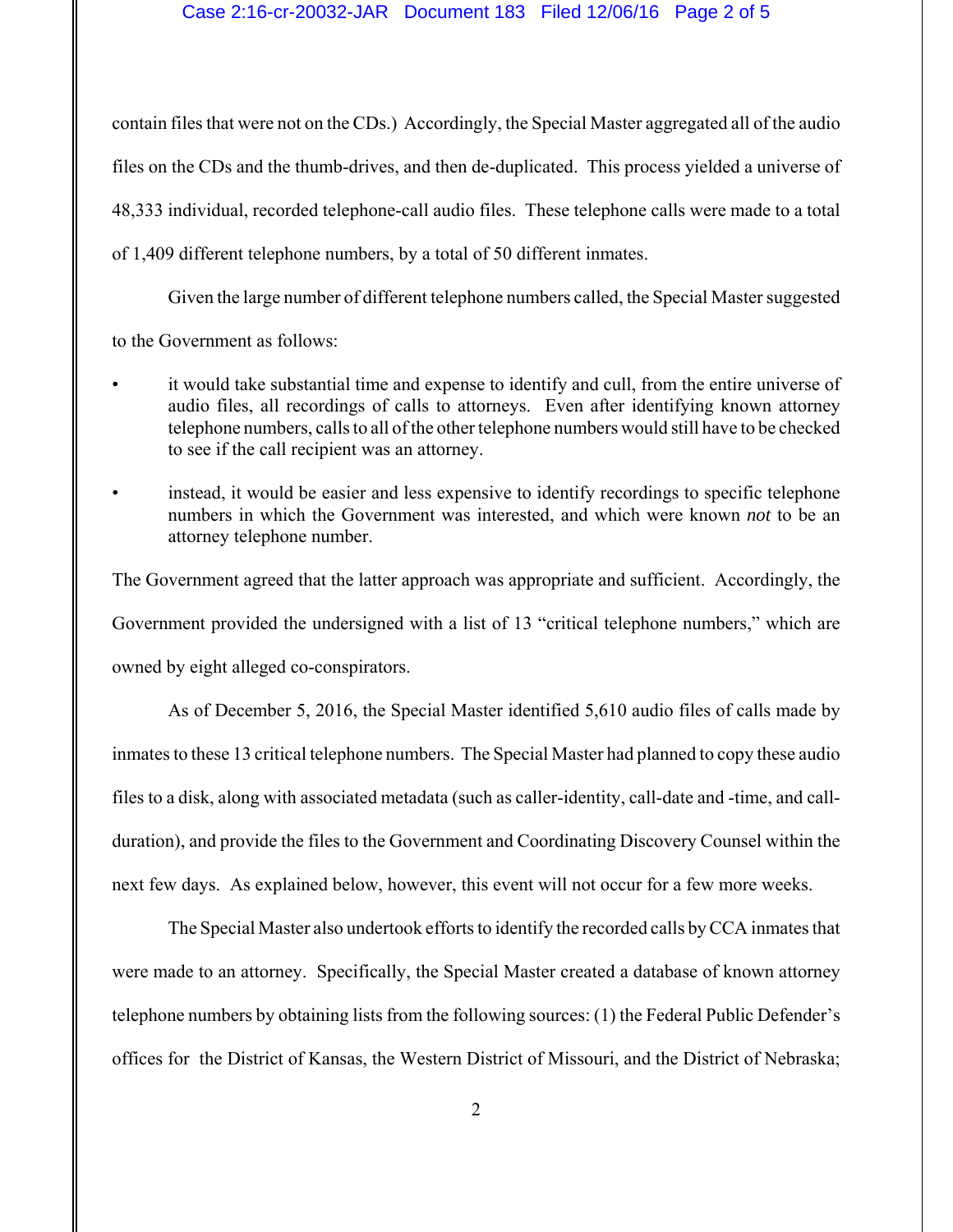#### Case 2:16-cr-20032-JAR Document 183 Filed 12/06/16 Page 3 of 5

(2) the Criminal Justice Act Panels for the District of Kansas, the District of Nebraska (partial list), and the Western District of Missouri (partial list); and (3) all attorneys who are admitted to practice in federal court in the District of Kansas (including admission pro hac vice and by reciprocity from the Western District of Missouri). After de-duplication, these sources combined to produce an inventory of 18,474 known attorney telephone numbers.<sup>1</sup>

Analysis reveals that, of the 48,333 individual telephone audio files produced by the Government, 204 of those recorded calls were made to one of the known attorney telephone numbers in the inventory. A chart of these known attorney telephone numbers associated with the recorded inmate telephone calls produced by the Government is attached. As directed, the Special Master will ensure the audio recordings of these telephone calls to known attorney telephone numbers are retained and not produced to the Government or Coordinating Discovery Counsel.

The statistics supplied above come from the Special Master's analysis completed on Monday, December 6, 2016. On the morning of Tuesday, December 7, 2016, however, the Government reported it had just found additional audio recordings, which it has since submitted to the Court. Initial review suggests at least some of these newly-submitted recordings are "new" audio files, and not merely duplicates of previously-submitted files. Accordingly, the Special Master will undertake a new analysis and produce another Report, after analyzing *all* of the audio files together (including those newly submitted). This second Report will supply updated statistics.

<sup>&</sup>lt;sup>1</sup> Of course, CCA inmates may have called attorneys at telephone numbers not included in any of these lists. For example, many attorneys provided the Court with their law firm's main telephone number only, and not their direct-dial number or cell-phone number. Thus, the Special Master's analysis would not identify an inmate's call to these latter telephone numbers as a call to a "known attorney telephone number" ("KATN"). Accordingly, the "recorded calls to KATNs" statistic cited here is almost certainly underinclusive.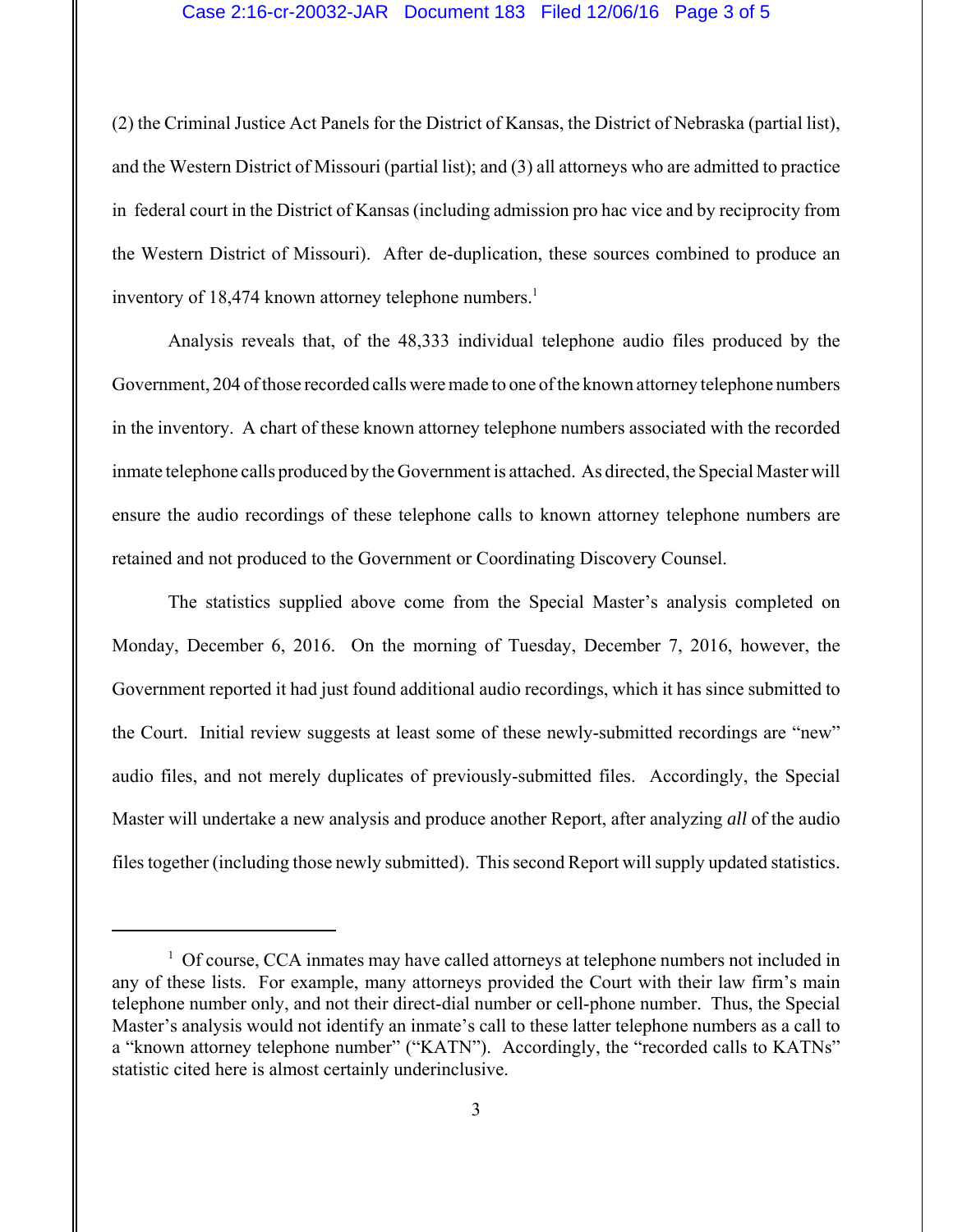## Case 2:16-cr-20032-JAR Document 183 Filed 12/06/16 Page 4 of 5

Only after this new analysis is finished will the Special Master provide to the parties a disk containing all audio files of calls made to the 13 critical telephone numbers.

Finally, given that there will now be additional analysis of the audio calls, the Special Master issues the following invitation. Any attorney who may have received a telephone call from an inmate at CCA for the purpose of obtaining legal advice is invited to provide me with the telephone numbers those inmates may have called (including the attorney's direct-dial, home, and cell numbers, if applicable). The Special Master will add these numbers to the inventory of "known attorney telephone numbers" described above. Attorneys wishing to supply these telephone numbers should send them via email to  $KATN@specialmaster-law$ , with the subject line "KATN." The body of the email should include only the attorney's telephone numbers, and the attorney's name.

By submitting such an email, the sender is representing that he or she: (1) is an attorney, and (2) may have received telephone calls from inmates at CCA-Leavenworth at the numbers listed, for the purpose of obtaining legal advice. Any person who sends information not meeting these criteria is subject to contempt of court. All telephone numbers submitted will be checked to ensure they belong to the submitting attorney.

#### **RESPECTFULLY SUBMITTED,**

/s/ David R. Cohen **David R. Cohen Special Master**

**DATED**: December 6, 2016